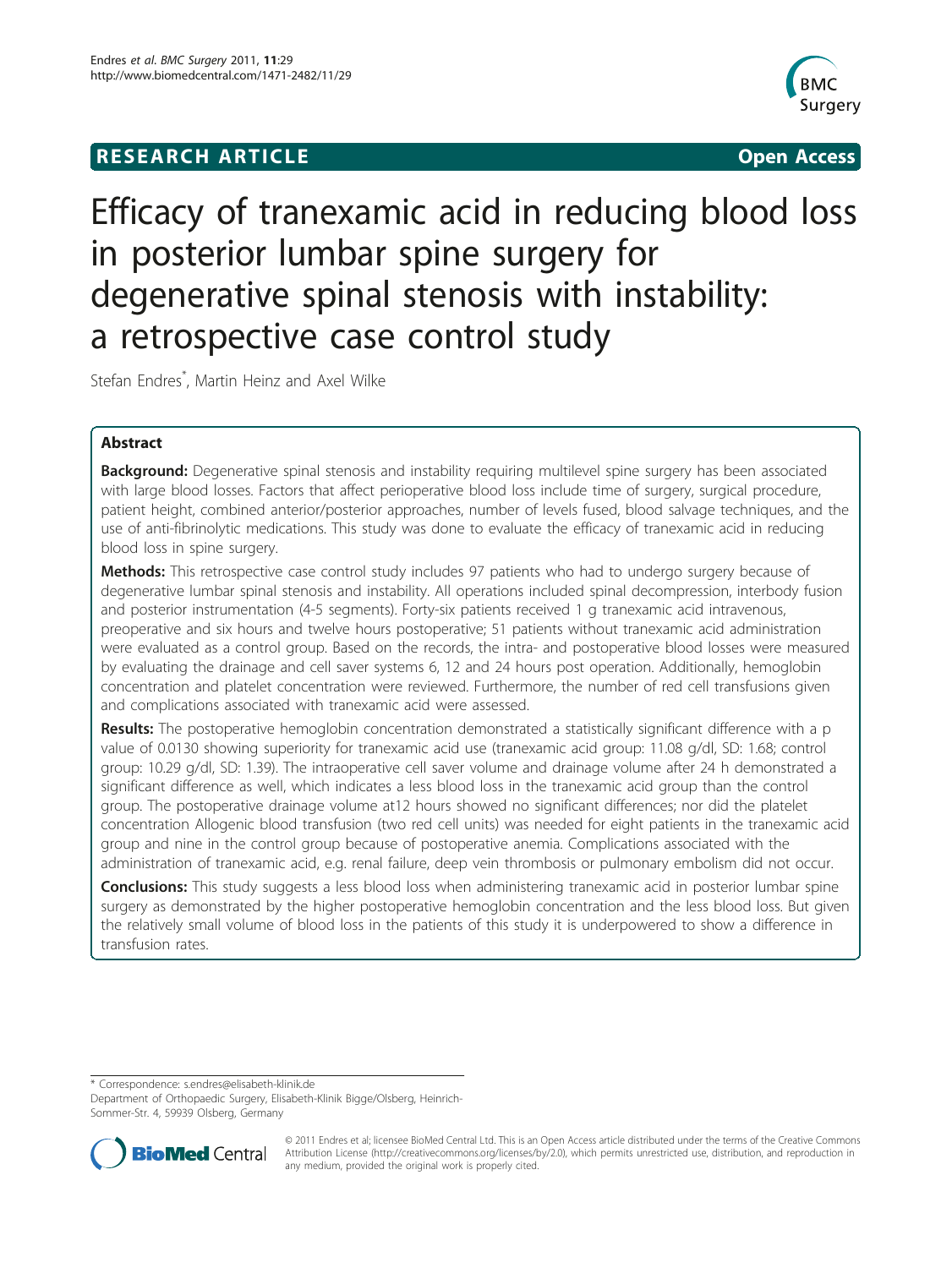# Background

Degenerative spinal stenosis and instability requiring multilevel spine surgery can be associated with considerable blood loss. The association of increased intra- and postoperative blood loss during reconstructive spine surgery with higher complication rates has been established [[1,2](#page-4-0)]. Typical consequences of blood loss are extended operation times and pulmonary and cerebral edema due to fluid shifts [\[2](#page-4-0)]. As a consequence, blood transfusions are often required. Yet blood transfusions are not free of risks, including transfer of infectious agents, increased risk of postoperative infections and immunological sensitizing including transfusion-related acute lung injury can occur [[3,4\]](#page-4-0). Measures to decrease transfusionrelated complications such as preoperative autologous blood donation, application of cell saver-systems or the use of erythropoietin are often associated with higher costs and logistic challenges [\[5](#page-4-0)-[7\]](#page-4-0).

More recently, the use of anti-fibrinolytics has come into favor for orthopedic surgery. Recent studies have shown that tranexamic acid is efficient in reducing blood loss in orthopedic surgery [[8](#page-4-0)-[10\]](#page-4-0). Considering the risks associated with allogenic blood transfusions, we aimed in this study to evaluate the efficacy of tranexamic acid in reducing blood loss and the need for allogenic blood transfusion in patients undergoing posterior lumbar spine surgery. Additionally, we observed the appearance or absence of perioperative complications that may be associated with the use of tranexamic acid.

# Methods

# Study Design

Between January 2009 and December 2010, we enrolled 97 patients who were to have a posterior lumbar spine surgery in this retrospective case control study. All patients were in need of spinal fusion surgery of 4 to 5 segments owing to degenerative spinal stenosis with instability. Exclusion criteria were renal dysfunction identified by a glomerular filtration rate lower than 50 ml/min, current use of anti-coagulant medication, any history of coronary artery disease with stent placement and history of thromboembolic events.

The surgery and follow up were performed by the authors (S.E. and M.H.). All patients underwent fusion with pedicle screws and rod instrumentation (Tango RS, Fa. Ulrich, Germany) and intervertebral fusion (PLIF - Prospace Aesculap, porous titanium). Posterior lumbar interbody fusion was performed over one to three levels and in all cases a posterolateral bone graft was done. The bone graft for fusion (posterolateral fusion) was a mixture of Endobone® (Biomet, Germany)and autologous bone obtained from the decompression procedure. No iliac crest bone graft harvesting was performed. Laminectomy, partial resection of the facet and a foraminotomy were performed on all patients over at least 3 levels. The average number of posterior instrumented levels was 4.8 (range 4-5).

None of the patients had a disease of the coagulation system, no positive anamnesis of a DVT or a higher risk of bleeding. The two study groups were comparable in age, weight, height, sex and ASA physical status. The preoperative coagulation parameters, hemoglobin value and platelet count were within normal range and showed no significant differences between groups. The control group had undergone the lumbar spinal fusion procedure in 2009 before tranexamic acid use was introduced into our institution and consisted of 51 patients. The tranexamic acid group included 46 patients, enrolled in 2010, who received 1 g tranexamic acid intravenous preoperative (60 min before surgery) and six hours and twelve hours postoperative, based on the study by Zohar et al. [\[11](#page-4-0)].

On the basis of the records, the intraoperative (cell saver drainage volume) and postoperative (self-suction device) blood losses were measured by evaluating the drainage and cell saver systems 6, 12 and 24 hours postoperatively. Cell saver systems were used in all cases. Additionally, hemoglobin concentration and thrombocyte counts were reviewed. Furthermore, the numbers of red cell transfusions were assessed, and complications such as suspected medication or allergic reaction, suspected myocardial infarction, stroke, deep vein thrombosis, pulmonary embolism and renal failure were analyzed.

# Ethical board statement

Approval for the current study was given by the ethical board of the University of Münster, Germany [AZ 2010- 218-f-s]. This project was performed in accordance with the Helsinki Declaration and with local legislation.

# Statistical Analysis

The data were analyzed using SPSS software (version 10.0; SPSS, Chicago, IL). Results are presented as mean ± SD. The independent Student's t test was used to compare the two groups. Differences were considered significant if the p-value was  $\leq 0.05$ .

Chi quadrat testing was done to compare proportion between two groups, e.g. ASA classification and surgical procedures (PLIF and number of segments).

# Results

The established practice in our department is that patients are transfused if postoperative hemoglobin is < 8 mg/dl in patients with no coronary heart disease, or < 10 mg/dl in patients who have coronary heart disease and physiological signs of inadequate oxygenation.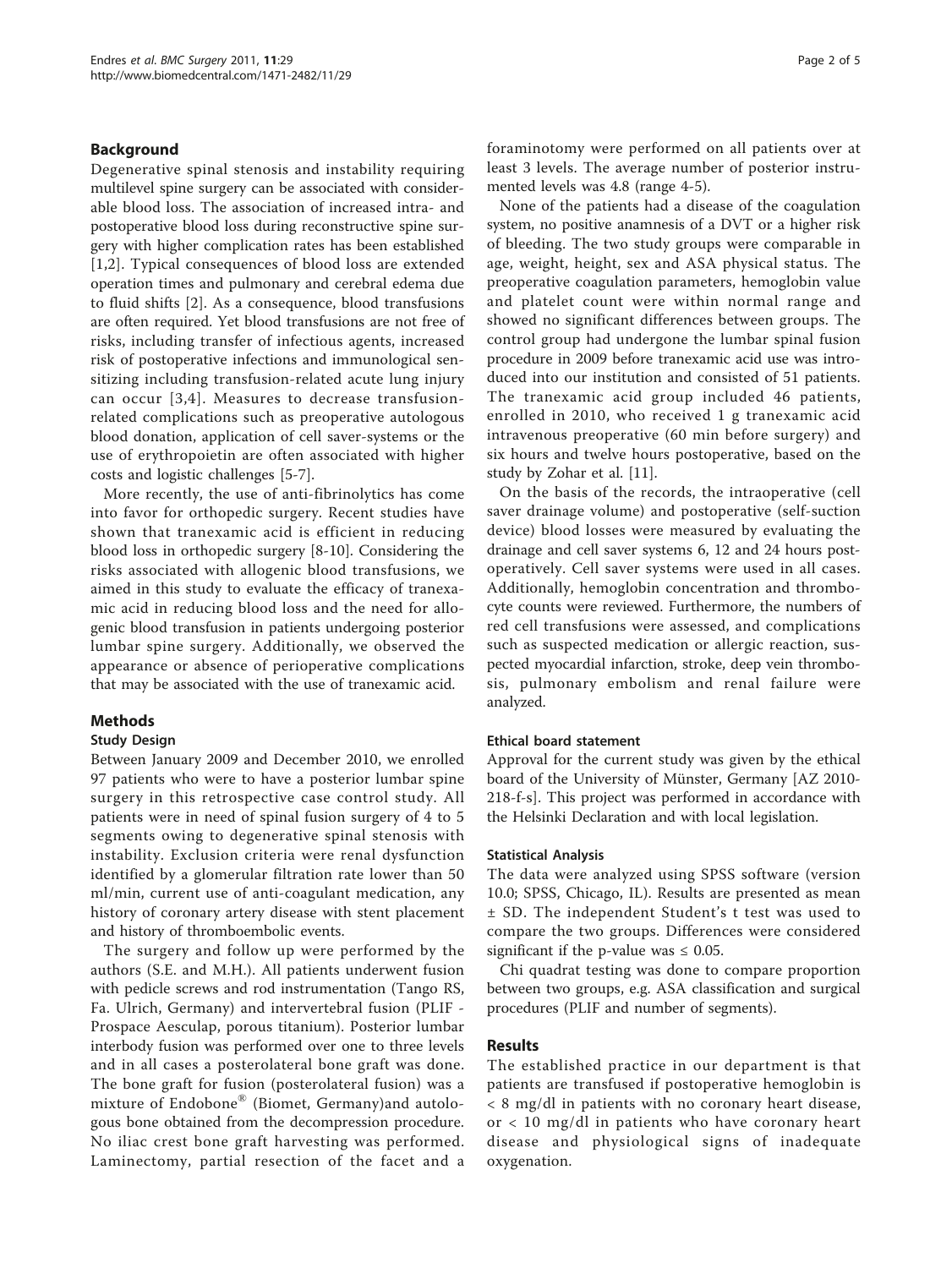The patient population consisted of 46 in the tranexamic acid group and 51 in the control group. The tranexamic acid group comprised 31 males and 15 females, mean age 67 years (SD: 10.5); in the control group there were 27 males and 24 females with a mean age of 69 years (SD: 9.8). Mean patient weights were 81.98 kg (SD: 14.53) for the tranexamic acid and 79.78 kg (SD: 13.99) for the control group. The duration of surgery was 172.74 min (SD: 41.58) for the tranexamic acid group and 168.09 min (SD: 42.03) for the control group. A review of the anesthesia records for the patients showed that 13 patients were of ASA class I, 21 of ASA class II and 12 of ASA class III in the tranexamic acid group; and nine were of ASA class I, 16 of ASA class II and 26 of ASA class III in the control group (Table 1).

The observed intraoperative infused volume (2554.55 ml/SD: 737.26 ml in the tranexamic acid group versus 2433.33 ml/SD: 737.26 ml 782.07 ml in the control group) and surgical time (172.74 min/SD: 41.85 min in the tranexamic acid group versus 168.09 min/SD: 42.03 min in the control group) were similar with no statistically significant differences between the groups.

The mean drop in the postoperative hemoglobin concentration was 3.83 g/dl in the tranexamic acid group and 4.21 g/dl in the control group, a difference of 10.1%. This difference was statistically significant and

showed that the tranexamic acid group was superior (tranexamic acid group: 11.08 g/dl, SD: 1.68; control group: 10.29 g/dl, SD: 1.39; (p = 0.013).

The intraoperative cell saver volume (tranexamic acid group: 470 ml, SD: 153.06; control group: 560 ml, SD: 67.59;  $p = 0.0002$  and the postoperative drainage volume at 24 hours (tranexamic acid group: 270, SD: 180; control group: 368.75, SD: 211.4; p = 0.0156) also demonstrated a significant difference which indicates a less blood loss in the tranexamic acid group than the control group.

The postoperative drainage volumes at 12 hours showed no significant differences; nor did the platelet concentration or complications.

Allogenic blood transfusion (two red cell units) was given to eight patients in the tranexamic acid group and to nine patients in the control group because of postoperative anemia. Intraoperative blood loss was too low to obtain autologous blood in the cell saver systems. Therefore no autologous blood transfusions were given in either group.

No complications associated with the administration of tranexamic acid occurred, such as suspected medication or allergic reaction, myocardial infarction, stroke, renal failure, deep vein thrombosis or pulmonary embolism. Overall results are given in table [2.](#page-3-0)

|                             | tranexamic acid group | SD    | control group | SD    | p value |
|-----------------------------|-----------------------|-------|---------------|-------|---------|
| Number of patients          | 46                    |       | 51            |       |         |
| Sex (M/F)                   | 31/15                 |       | 27/24         |       |         |
| Weight (kg)                 | 81.98                 | 14.53 | 79.78         | 13.99 | 0.449   |
| Height (cm)                 | 168.00                | 6.77  | 171.35        | 7.47  | 0.023   |
| Age                         | 67                    | 10.5  | 69            | 9.8   | 0.334   |
| PTT(s)                      | 27                    | 3.93  | 26            | 4.2   | 0.230   |
| Duration of operation (min) | 172.74                | 41.85 | 168.09        | 42.03 | 0.587   |
| Surgical procedure          |                       |       |               |       | 0.286   |
| 1 segment PLIF              | 9                     |       | 17            |       |         |
| 2 segments PLIF             | 23                    |       | 23            |       |         |
| 3 segments PLIF             | 12                    |       | 8             |       |         |
| 4 segments PLIF             | $\mathbf{1}$          |       | 3             |       |         |
| 5 segments PLIF             | $\mathbf{1}$          |       | 0             |       |         |
| Surgical procedure          |                       |       |               |       | 0.308   |
| 1 segment instrumentation   | $\circ$               |       | 0             |       |         |
| 2 segments instrumentation  | $\circ$               |       | 0             |       |         |
| 3 segments instrumentation  | $\circ$               |       | $\Omega$      |       |         |
| 4 segments instrumentation  | 11                    |       | 8             |       |         |
| 5 segments instrumentation  | 35                    |       | 43            |       |         |
| ASA I/II/III                | 13/21/12              |       | 9/16/26       |       | 0.042   |

#### Table 1 Demographics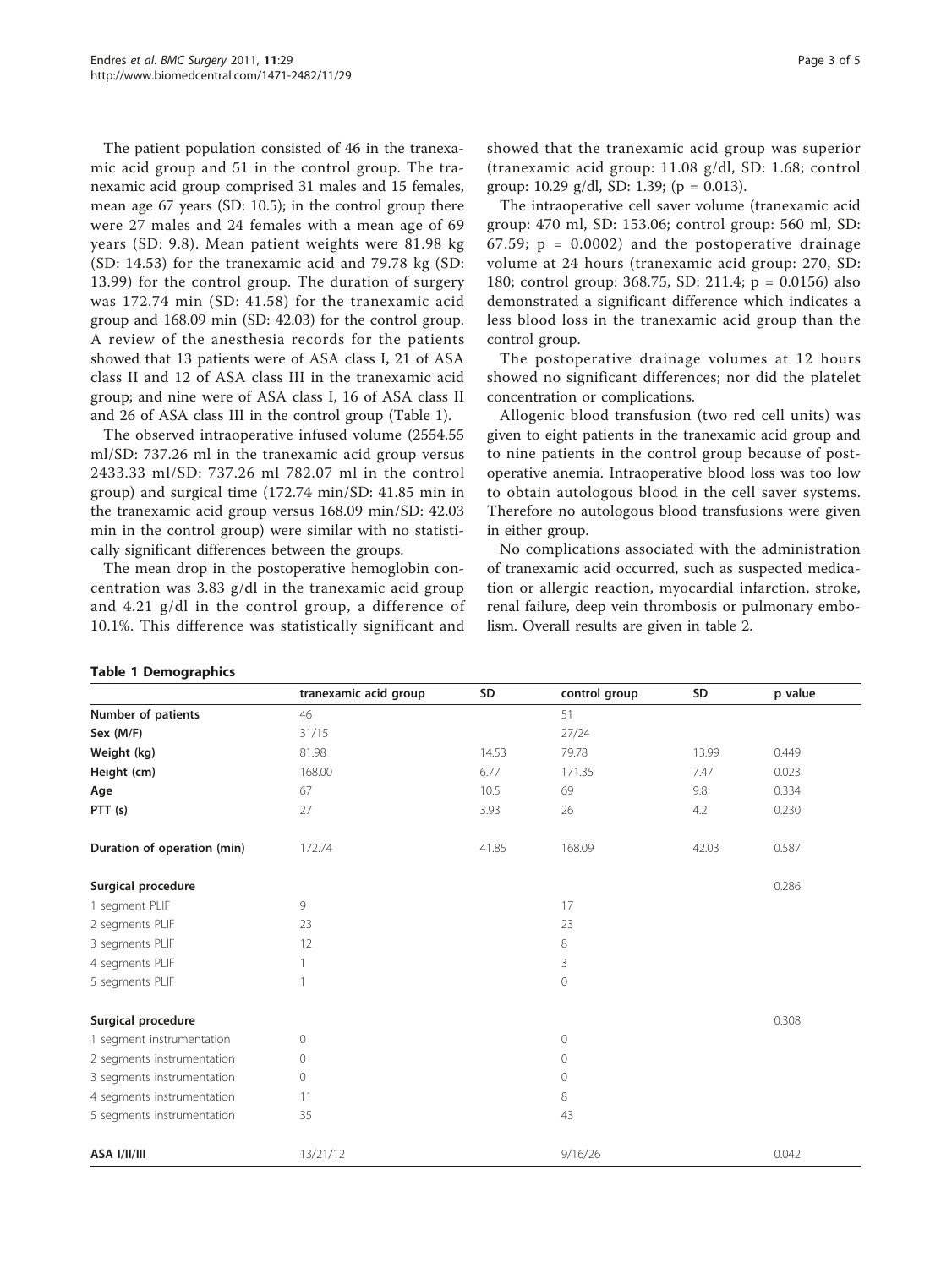#### <span id="page-3-0"></span>Table 2 Postoperative data

|                                               | tranexamic acid group | SD     | control group | SD     | p value |
|-----------------------------------------------|-----------------------|--------|---------------|--------|---------|
| Number of patients                            | 46                    |        | 51            |        |         |
| Hemoglobin (g/dl)                             |                       |        |               |        |         |
| pre operation                                 | 14.91                 | 1.1    | 14.51         | 1.28   | 0.103   |
| post operation 1 day                          | 11.08                 | 1.68   | 10.29         | 1.39   | 0.013   |
| mean drop                                     | 3.83                  | 0.89   | 4.21          | 0.9    | 0.039   |
| Platelet concentration (tsd/µl)               |                       |        |               |        |         |
| pre operation                                 | 256.75                | 63.18  | 268.92        | 75.71  | 0.395   |
| post operation 1 day                          | 198.17                | 57.95  | 220.71        | 62.26  | 0.069   |
| Drainage (ml)                                 |                       |        |               |        |         |
| intra operation                               | 470                   | 153.06 | 560           | 67.59  | 0.0002  |
| post operation 6 h                            | 171.25                | 141.01 | 258.75        | 139.8  | 0.002   |
| post operation 12 h                           | 101.25                | 72.7   | 110           | 131.6  | 0.69    |
| postop total 24 h                             | 270                   | 180    | 368.75        | 211.4  | 0.016   |
| intraoperative infusions (crystalloids in ml) | 2.554.55              | 737.26 | 2.433.33      | 782.07 | 0.435   |

# **Discussion**

Among patients undergoing major orthopedic and spine surgery, antifibrinolytic agents compared to placebo reduce bleeding, reduce the risk of transfusion and do not appear to increase the risk of myocardial infarction, stroke, deep vein thrombosis or pulmonary embolism [[8,12](#page-4-0)-[19](#page-4-0)]. These observations are consistent with those found in the cardiovascular surgery literature [[20,21\]](#page-4-0).

The aim of the present study was to evaluate the efficacy of tranexamic acid in reducing blood loss and the need for allogenic blood transfusion in patients undergoing posterior lumbar spine surgery. Our results suggest a less blood loss as shown by the higher postoperative hemoglobin concentration and lower cell saver volume in the tranexamic acid group. But we found no significant reduction of allogenic blood transfusion rate with the use of tranexamic acid. No adverse events with the use of tranexamic acid were seen in our population.

Heterogeneous patient populations (adolescent scoliosis, neuromuscular scoliosis, acquired degenerative instability, etc.), differences in surgical techniques (anterior, posterior, anterior-posterior, lumbar and cervical), heterogeneity in the doses and type of antifibrinolytic agent, timing of administration, and a lack of standardized dose regimens and transfusion thresholds may help to explain why the results of the present study are different from those previously published, which showed differences in blood loss and transfusion between patients who received tranexamic acid and those who did not.

Elwatidy et al. reported on the efficacy and safety of a large dose of tranexamic acid in spine surgery [[9\]](#page-4-0). They enrolled 64 patients of whom 18 had multilevel anterior cervical discectomies, 22 had decompressive surgery for

multisegmental stenosis, 15 had laminectomy and posterior instrumentation and nine had laminectomy and resection of a spinal tumor. The blood loss during surgery from patients in TA group was almost half the amount lost from patients in Placebo group (49% reduction). Consequently the amount of blood transfusion was 80% less in TA than in placebo group. The heterogeneity of this study population makes it difficult to compare the results because these procedures entailed more or less significant blood losses.

Another study by Baldus et al. compared the safety and efficacy of aprotinin and tranexamic acid in controlling blood loss during lumbar pedicle subtraction osteotomy (PSO) in adults [\[22](#page-4-0)]. The main difference from the present study is that the surgical procedure of PSO is substantially more complex (duration in the operating room: 7.5 hours versus 8.1 hours) and entails greater blood loss (mean 1114 ml - 2260 ml) than decompressive surgery with interbody fusion and instrumentation

Colomnia et al. performed a retrospective case control study to determine the impact of aprotinin or tranexamic acid use on reducing intraoperative blood loss and transfusion needs in complex spine surgery. They enrolled patients with diagnoses of adult scoliosis, neuromuscular scoliosis, congenital scoliosis, degenerative lumbosacral disease and posttraumatic kyphosis. The surgical procedures varied and included posterior instrumented fusion, anterior instrumented fusion, anterior plus posterior instrumented fusion, posterior lumbar interbody fusion (PLIF), pedicle subtraction osteotomy and Smith-Peterson osteotomy. The duration of surgery was 448 min, the numbers of levels fused 7.6 and the total blood loss was 1608 ml for tranexamic acid group. Therefore the total transfusion rate was 2.6. The authors